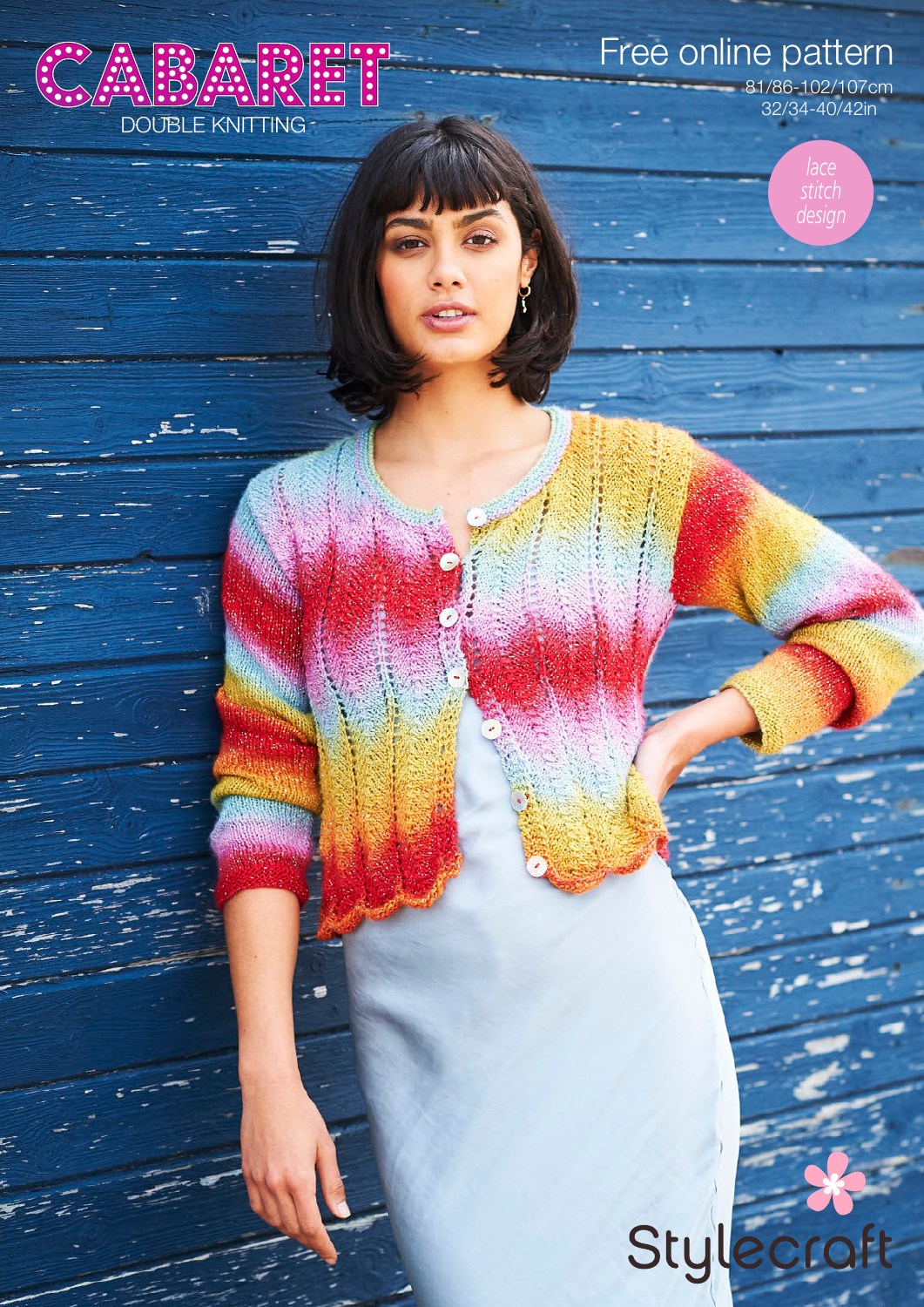# **Cardigan in Cabaret DK**

## **MEASUREMENTS**

| <b>To Fit Bust</b>        | cm | 81/86           | 86/91           | 91/97           | 97/102          | 102/107 |
|---------------------------|----|-----------------|-----------------|-----------------|-----------------|---------|
|                           | in | 32/34           | 34/36           | 36/38           | 38/40           | 40/42   |
| <b>Actual Measurement</b> | cm | 90              | 95              | 101             | 106             | 112     |
|                           | in | $35\frac{1}{2}$ | $37\frac{1}{2}$ | $39\frac{3}{4}$ | $41\frac{3}{4}$ | 44      |
| <b>Full Length</b>        | cm | 50              | 51              | 52              | 54              | 56      |
|                           | in | $19\frac{3}{4}$ | 20              | $20\frac{1}{2}$ | $21\frac{1}{4}$ | 22      |
| <b>Sleeve Length</b>      | cm | 46              | 46              | 46              | 46              | 47      |
|                           | in | 18              | 18              | 18              | 18              | $18\%$  |

# **YOU WILL NEED**

| <b>Round Neck Cardigan</b><br>Cabaret DK | 100g balls     |  | :5 |  |
|------------------------------------------|----------------|--|----|--|
| <b>Colour used</b>                       | Butterfly 7222 |  |    |  |

**Alternative Yarns** Any Stylecraft DK yarn. Amounts may vary.

1 pair 4½ mm (UK 7 – USA 7) knitting needles, 1 pair 4 mm (UK 8 – USA 6) knitting needles and 1 pair 3¼ mm (UK 10 – USA 3) knitting needles. 7 Buttons for Round Neck Cardigan, Safety pin

# **ABBREVIATIONS**

| alt alternate      | g grammes          | <b>patt</b> pattern | s1 slip 1 stitch      |
|--------------------|--------------------|---------------------|-----------------------|
| beg beginning      | in $inch(es)$      | psso pass slipped   | knitways              |
| $cm$ centimetre(s) | inc increase(ing)  | stitch over         | $st(s)$ stitch $(es)$ |
| cont continue      | <b>k</b> knit      | $rem$ remain(ing)   | tog together          |
| dec decrease(ing)  | $mm$ millimetre(s) | rep repeat          | ws wrong side         |
| foll following     | p purl             | rs right side       | yfwd yarn forward     |

# **SPECIAL ABBREVIATIONS**

**G-st. Garter stitch Every row.** Knit. **St-st. Stocking stitch** 1st row. Knit. 2nd row. Purl. Rep 1st and 2nd rows.

The yarn amounts stated are based on average requirements and are therefore approximate.

**TENSION** 22 sts and 25 rows to 10 cm, 4 in, over pattern on 4½ mm needles or the size required to give the correct tension.

22 sts and 30 rows to 10 cm, 4 in, over stocking stitch on 4 mm needles or the size required to give the correct tension.

#### **It is essential to work to the stated tension to ensure the correct size of garment and you should always knit a tension square.**

If there are less sts and rows to 10cm, 4 in, change to finer needles if there are more sts and rows to 10cm, 4 in, change to larger needles.

Instructions are given for the first, smallest size. Larger sizes are given in square brackets. Where only one figure is given, this applies to all sizes. Where the figure 0 appears, no stitches, times, or rows are worked for this size.

After casting off, one stitch will remain on the right hand needle which is not included in the instructions that follow.

Although every effort has been made to ensure that instructions are correct, Stylecraft cannot accept any liabilities.

**Stylecraft cannot acceptresponsibility for the result of using any other yarn.**

### **Circle the size you wish to make**

#### **ROUND NECK CARDIGAN BACK**

Using 4½ mm needles and thumb method cast on **LOOSLEY** 99[105:111:117:123] sts. Work 2 rows in g-st. Work as follows: **1st row.** K2[5:1:4:2], (k2tog, k4, yfwd, k1) 0[0:1:1:0] times, \*yfwd, k4, s1, k2tog, psso, k4, yfwd, k1, rep from \* to last 1[4:7:10:1] sts, (yfwd, k4, s1, k1, psso) 0[0:1:1:0] times, k1[4:1:4:1]. **2nd row.** Purl.

1st and 2nd rows form **patt.** \*\* Cont in patt until back measures 29[29:29:30:31] cm, 11½[11½:11½:11¾:12] in, ending with a ws row.

#### **Shape Armholes**

Work 5[5:5:6:6] rows dec 1 st at each end of every row to 89[95:101:105:111] sts. Cont without shaping until armholes measure 21[22:23:24:25] cm, 8¼[8¾:9:9½:9¾] in, ending with a ws row.

#### **Shape Shoulders**

Cast off 13[15:16:17:18] sts in patt at beg of next 2 rows. 63[65:69:71:75] sts. Cast off 14[15:17:17:19] sts in patt at beg of next 2 rows. 35[35:35:37:37] sts. Cast off rem 35[35:35:37:37] sts in patt.

## **LEFT FRONT**

Using 4½ mm needles and thumb method cast on**LOOSLEY** 53[56:59:62:65] sts. Work 2 rows in g-st. Work as follows: **1st row.** K2[5:1:4:2], (k2tog, k4, yfwd, k1) 0[0:1:1:0] times, \*yfwd, k4, s1, k2tog, psso, k4, yfwd, k1, rep from \* to last 3 sts, k3. **2nd row.** K3, purl to end. 1st and 2nd rows form **patt with g-st border.**  Cont in patt until left front measures

29[29:29:30:31] cm, 11½[11½:11½:11¾:12] in, ending with a ws row.

#### **Shape Armhole**

**1st row.** Patt2tog (armhole edge), patt to end. 52[55:58:61:64] sts. **2nd row.** Patt to last 2 sts, patt2tog. 51[54:57:60:63] sts. 1st and 2nd rows form armhole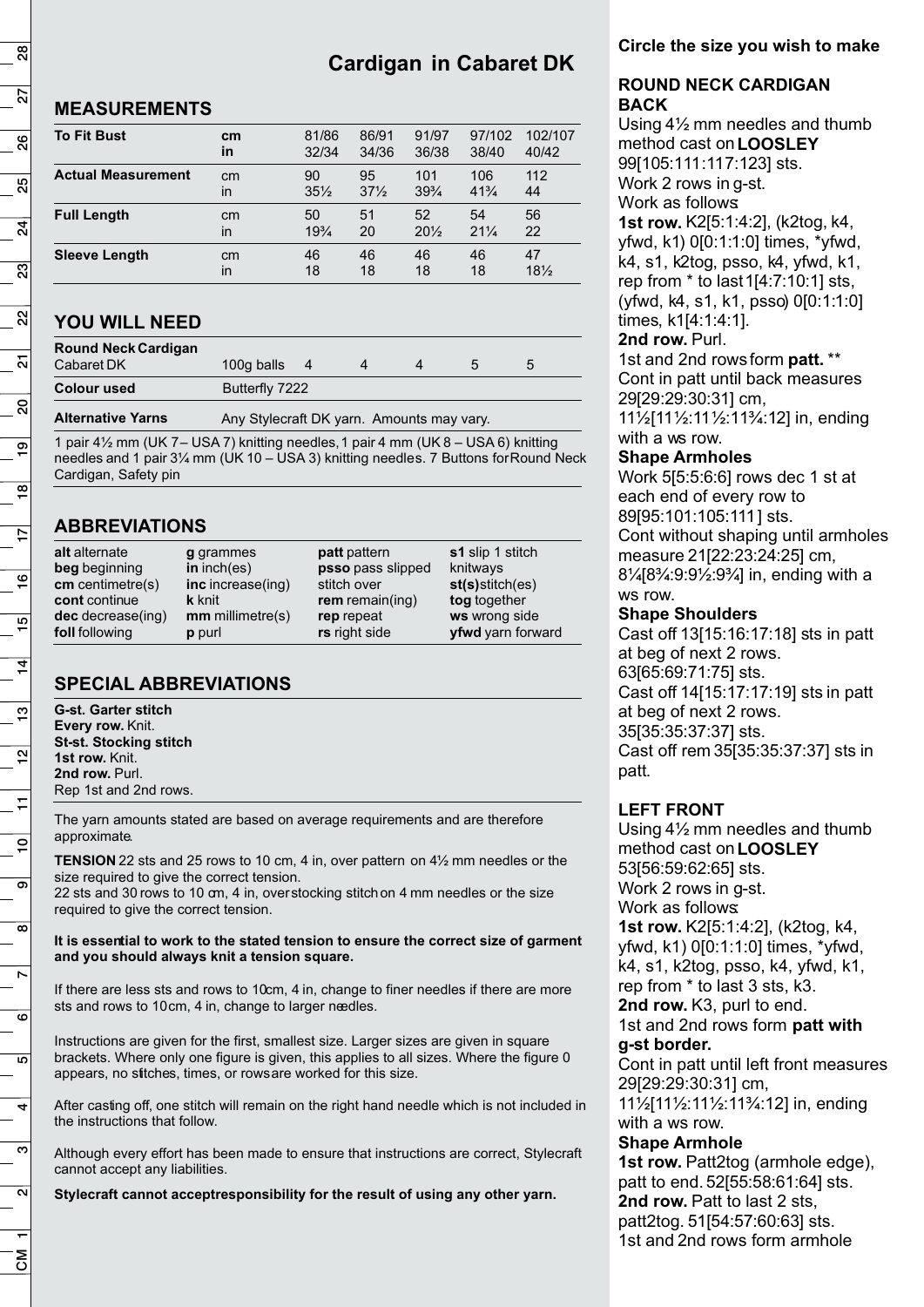shaping.

Work 3[3:3:4:4] rows dec 1st at armhole edge in every row to 48[51:54:56:59] sts.

Cont without shaping until armhole measures 11[12:13:13:14] cm, 4¼[4¾:5¼:5¼:5½] in, ending with a ws row.

#### **Shape Neck**

**Next row.** Patt to last 3 sts, turn leaving rem 3 sts on a safety pin. 45[48:51:53:56] sts.

**Next row.** Cast off 5 sts in patt, patt to end. 40[43:46:48:51] sts.

**Next row.** Patt to last 2 sts, patt2tog. 39[42:45:47:50] sts. **Next row.** Cast off 5[5:5:6:6] sts, patt to end. 34[37:40:41:44] sts. Work 4 rows dec 1 st at neck edge in every row. 30[33:36:37:40] sts. Work 5 rows dec 1 st at neck edge in next and every foll alt row. 27[30:33:34:37] sts.

Cont without shaping until armhole measures 21[22:23:24:25] cm, 8¼[8¾:9:9½:9¾] in, ending with a ws row.

#### **Shape Shoulder**

**Next row. Cast off 13[15:16:17:18]** sts in patt, patt to end. 14[15:17: 17:19] sts.

#### **Next row.** Patt.

Cast off rem 14[15:17:17:19] sts in patt.

Mark positions for 7 buttons, the first one to be placed 5 rows up from lower edge. The last button will be positioned in the 3rd row of the neckband with the remaining 5 buttons evenly spaced between these two.

#### **RIGHT FRONT**

Using 4½ mm needles and thumb method cast on**LOOSLEY** 53[56:59:62:65] sts. Work 2 rows in g-st. Work as follows: **1st row.** K4, \*yfwd, k4, s1, k2tog, psso, k4, yfwd, k1, rep from \* to last in st-st inc 1 st at each end of 5th 1[4:7:10:1] sts, (yfwd, k4, s1, k1, psso) 0[0:1:1:0] times, k1[4:1:4:1]. **2nd row.** Purl to last 3 sts, k3.

#### 1st and 2nd rows form **patt with g-st border.**

**Next row (buttonhole row).** K1, k2tog, yfwd, patt to end. **Next row.** Purl to last 3 sts, k3. \*\*

Working buttonholes as before to correspond with markers on Left Front Border contin patt until right front measures 29[29:29:30:31] cm, 11½[11½:11½:11¾:12] in, ending with a ws row.

#### **Shape Armhole**

**1st row.** Patt to last 2 sts, patt2tog (armhole edge). 52[55:58:61:64] sts.

**2nd row.** Patt2tog, patt to end. 51[54:57:60:63] sts.

1st and 2nd rows form armhole shaping.

Work 3[3:3:4:4] rows dec 1 st at armhole edge in every row to 48[51:54:56:59] sts.

Cont without shaping until armhole measures 11[12:13:13:14] cm,

4¼[4¾:5¼:5¼:5½] in, ending with a ws row.

#### **Shape Neck**

**Next row.** Slip first 3 sts onto a safety pin, join in second ball of yarn and cast off 5 sts, patt to end. 40[43:46:48:51] sts.

**Next row.** Patt to last 2 sts p2tog. 39[42:45:47:50] sts.

**Next row.** Cast off 5[5:5:6:6] sts, patt to end. 34[37:40:41:44] sts. **Next row.** Patt.

Work 4 rows dec 1 st at neck edge in every row. 30[33:36:37:40] sts. Work 5 rows dec 1 st at neck edge in next and every foll alt row. 27[30:33:34:37] sts.

Cont without shaping until armhole measures 21[22:23:24:25] cm, 8¼[8¾:9:9½:9¾] in, ending with a **rs** row.

#### **Shape Shoulder**

**Next row.** Cast off 13[15:16:17:18] sts, purl to end. 14[15:17:17:19] sts.

**Next row.** Patt.

Cast off rem 14[15:17:17:19] sts.

#### **SLEEVES (Both alike)**

each end of every row.

Using 3¼ mm needles and thumb method cast on 45[47:47:49:49] sts. Work 8 rows in g-st. Change to 4 mm needles and cont and every foll 8th[6th:6th:6th:6th] row to 71[53:53:63:77] sts. Inc 1 st at each end of every foll 10th[8th:8th:8th:8th] row to 75[79:79:83:87] sts. Cont without shaping until sleeve measures 46[46:46:46:47] cm, 18[18:18:18:18½] in, ending with a ws row. **Shape Sleeve Top** Work 5[5:5:6:6] rows dec 1 st at

65[69:69:71:75] sts.

Work 1[1:1:0:0] rows more without shaping.

Cast off 4[4:4:4:3] sts at beg of next 6[2:12:10:8] rows. 41[61:21:31:51] sts.

Cast off 5[5:5:5:4] sts at beg of next 6[10:2:4:10] rows. 11 sts. Cast off rem 11 sts.

## **NECKBAND**

Join shoulder seams. With rs facing, using 3¼ mm needles knit across 3 sts left on a safety pin at top of right front border, pick up and knit 40[40:40:42:42] sts evenly up right side of neck, 31[31:31:33:33] sts from cast-off sts at back of neck, 40[40:40:42:42] sts evenly down left side of neck and knit across 3 sts left on a stitch holder at top of left front border. 117[117:117:123:123] sts. Work 6 rows in g-st. Cast off knitways (on **ws**).

# **TO MAKE UP**

Fold sleeves in half lengthways, then placing sleeve top folds to shoulder seams, sew sleeves in position. Join side and sleeve seams. Sew on buttons. Pin out cardigan to the measurements given. Cover with clean, damp tea towels and leave until dry. See ball band for washing and further care instructions.

ၜ

 $\infty$ 

 $\mathbf \omega$ 

る

 $\overrightarrow{=}$ 

ຕ

z.

 $\mathbf{v}$ 

 $\overline{\omega}$